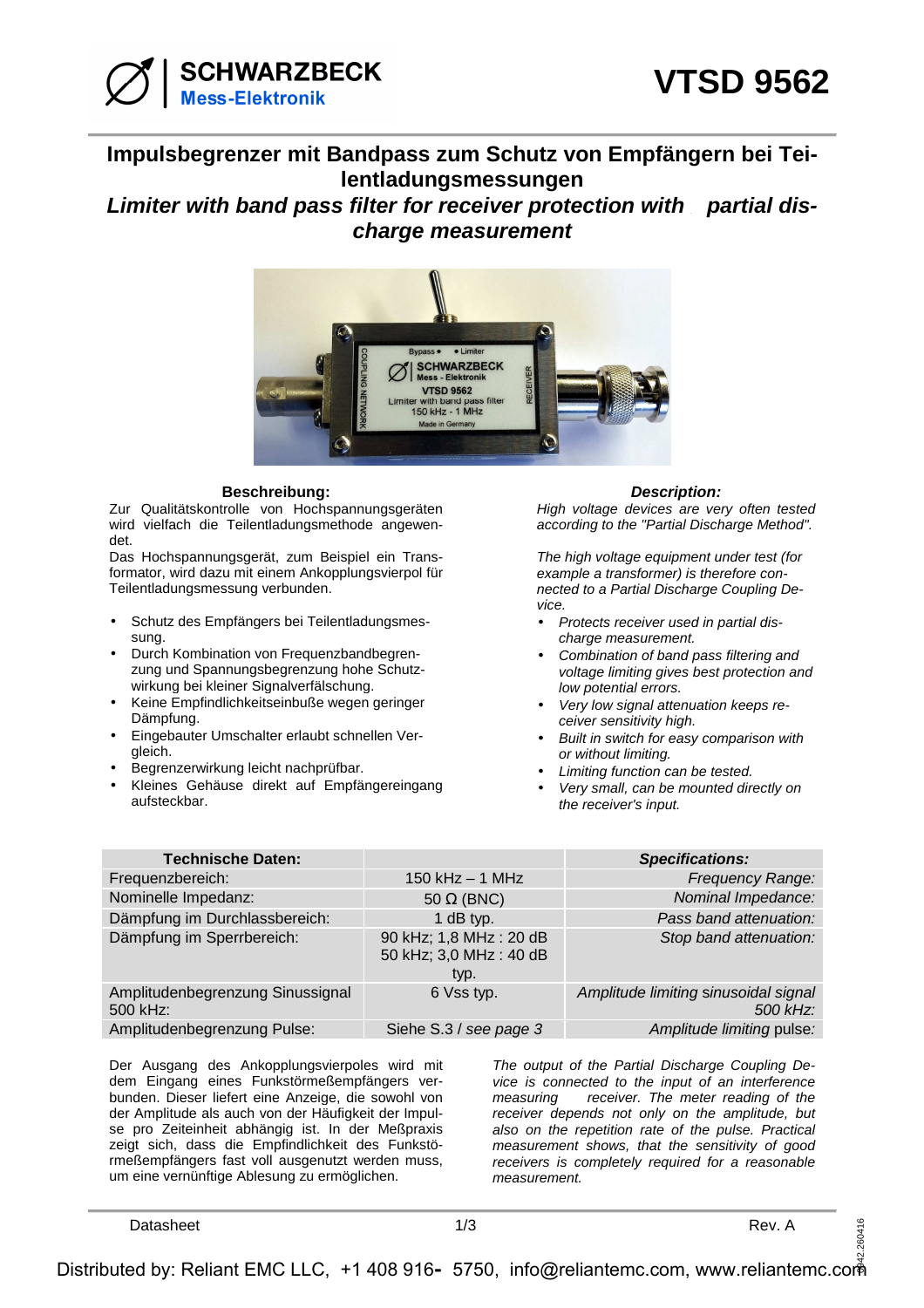

**SCHWARZBECK Mess-Elektronik** 

Das zum Schutz nachfolgender Stufen bei manchen Empfängern vorgesehene Leistungsdämpfungsglied wird daher oft ausgeschaltet. Die weniger robusten nachfolgenden Dämpfungszellen sind dann gefährdet. Selbst Widerstände, die in der Lage sind, über längere Zeit eine Leistung von 1/4 W oder gar 1/2 W zu ertragen, werden durch extrem kurze Impulse hoher Spitzenspannung beschädigt, obwohl der zeitliche Mittelwert klein ist. Die Erklärung dafür ist, dass innerhalb einer sehr kurzen Zeit die dünne Widerstandsschicht nicht in der Lage ist, diesen "Hitzeschock" an den Widerstandskörper abzugeben. Die Schicht brennt an einer kleinen Stelle aus, ohne dass dies dem Widerstand anzusehen ist.

Wird ganz ohne Eingangsdämpfung gemessen, sind auch die Dioden des ersten Mischers gefährdet.

Da Überlastungsprobleme auch bei ganz normalen Störmessungen auftreten können, wenn in den Empfängern nicht besondere Vorkehrungen getroffen worden sind, gibt es durchaus schon Begrenzer zum Empfängerschutz. Durch eine Kombination von Festdämpfung und Diodenbegrenzung können dann auch weniger geeignete Empfänger für orientierende Messung eingesetzt werden. Probleme durch die Zusatzdämpfung sind wegen der hohen Störspannungsgrenzwerte nicht zu erwarten. Dagegen kann die Spannungsbegrenzung an den Dioden zu Fehlmessungen führen.

Für Teilentladungsmessungen sind solche Begrenzer jedoch nicht brauchbar.

Der Begrenzer VTSD 9562 profitiert von der Tatsache, dass bei der Teilentladungsmessung nur pulsförmige Signale auftreten. Pulsförmige Signale zeigen im Frequenzbereich ein breitbandiges Spektrum. Das bedeutet, dass sich ihre Energie im Gegensatz zu Sinussignalen nicht auf eine Spektrallinie konzentriert, sondern verteilt ist. Durch ein Bandpaßfilter wird daher der Frequenzbereich auf 150 kHz - 1 MHz begrenzt. Im Zeitbereich bedeutet dies, dass die Impulse gestaucht und gedehnt werden. Diese Stauchung reduziert die Gefahr zerstörerischer Spannungsspitzen am Empfänger. Die Meßgenauigkeit wird nicht beeinflusst, da im Empfänger die Impulsbandbreite nur 9 kHz beträgt, also nur etwa 1% der Bandbreite des Bandpasses. Der Bandpass besteht aus einer Hochpass/Tiefpass-kombination. Zur Vermeidung von Intermodulationsproblemen werden besondere Ringkerne als Induktivitäten eingesetzt. Hinter dem Bandpass kappt ein Diodenbegrenzer Spitzenspannungen ab etwa +-6 Vss. Diese Spannung liegt weit oberhalb des Spannungswertes, den der Empfänger bei der hier verwendeten Einstellung linear verarbeiten kann. Eine Beeinträchtigung der Messung ist daher nicht zu erwarten.

Der Vorteil dieses "doppelten Begrenzers" ist die zusätzliche Sicherheit für den Empfänger, ohne dass Empfindlichkeit und Dynamik eingeschränkt werden. Die Einschränkung des Frequenzbereiches ist hier ohne Belang, da ohnehin nur in diesem Frequenzbereich gemessen wird. Eine Verwendung für Störspannungsmessung wäre dagegen nicht sinnvoll, da diese im Frequenzbereich 9 kHz (150 kHz) - 30 MHz vorgenommen wird.

The power attenuators, which are included in some receivers for protection purposes, are sometimes switched off. In this case, the following attenuator cells are in danger, because they are less rugged. Resistors which are able to dissipate 1/4 watts or even 1/2 watts may be destroyed immediately by very short pulses with very high peak voltage, even though the average power is very low.

The explanation for this burn out is the fact, that the thin resistive coating cannot deliver this "heat pulse" to the resistor's body in a very short period of time.

The resistive coating burns out on a narrow spot which is usually invisible. When the receiver is used without any input attenuation, even the diodes of the first mixer may be destroyed.

A variety of limiters are already on the market to protect vulnerable receivers in standard emimeasurement from potential overload.

They usually use a combination of fixed attenuation and diode limiting. This combination helps insufficient receivers used in precompliance measurement.

The additional attenuation is a minor problem when measuring interference voltage, because the limits are high. On the other hand the limiting diodes will to a certain degree produce signal distortion which can lead to wrong measurement. Being a reasonable compromise for EMI-measurement, this kind of limiter is not usable for partial discharge measurement.

The limiter VTSD 9562 uses the fact, that the partial discharge measurement measures a pulse signal. A pulse signal corresponds with broad band spectrum in the frequency domain. While a sine wave signal concentrates its power in a single spectrum line (frequency), pulse spectrum spreads the power over a wide frequency range. For this reason, the frequency range is limited to 150 kHz-30 MHz. A closer look to the corresponding time domain shows, that the pulses now have less amplitude and longer duration. Less amplitude means less destructive power for the receiver. Measurement precision is not influenced because of the fact that the pulse band width in the receiver is 9 kHz, about 1% of the band width of the band pass filter. The band pass filter uses a combination of high

pass and low pass filters. Special toroid cores are used to keep intermodulation low. The diode limiter is placed after the filter clips voltages beyond

+-2.5 V. This voltage is far beyond the level, which the receiver can process correctly under this condition. There should be no side effects for the measurement. The advantage of such a "double limiter" is better receiver protection without negative side effects on sensitivity and dynamic. The restriction in frequency range is negligible, because there is no partial discharge measurement outside this frequency range. On the other hand, using this limiter for conducted voltage measurement in the frequency range 9 kHz - 30 MHz is impossible.

Datasheet 2/3 Rev. A

260416

0942.260416 Distributed by: Reliant EMC LLC, +1 408 916 5750, info@reliantemc.com, www.reliantemc.com